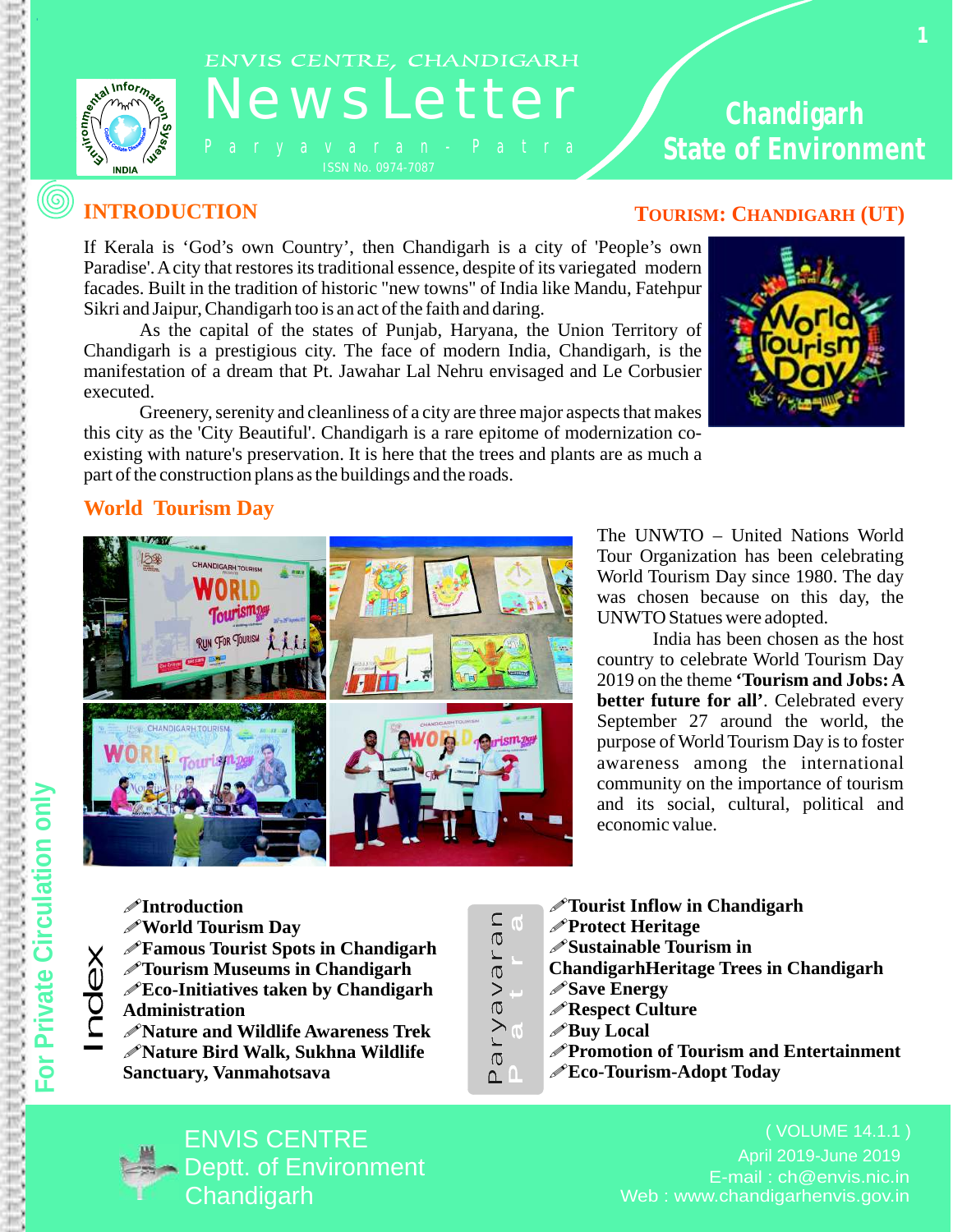The event seeks to address global challenges outlined in the United Nations Millennium Development Goals (MDGs) and highlight the contribution the tourism sector can make in reaching these goals.

The focus of UNWTO in 2019 is on education, skills and jobs. According to UNWTO, Tourism generates 10% of world jobs. Creating equitable employment is important to achieve social inclusion, peace and security.

#### **Famous Tourist Spots in Chandigarh**

| <b>Famous Tourist Spots in</b><br><b>Chandigarh</b> | <b>Location</b>                                                  |
|-----------------------------------------------------|------------------------------------------------------------------|
| <b>Rock Garden</b>                                  | Sector-1                                                         |
| Ghandi Bhavan                                       | Panjab University, Sector-14                                     |
| Capitol Complex                                     | Sector-1                                                         |
| <b>Consisting Secretariat</b>                       | Sector-1                                                         |
| <b>Assembly Hall</b>                                | Sector-1                                                         |
| <b>High Court</b>                                   | Sector-1                                                         |
| <b>Open Hand Monument</b>                           | Sector-1                                                         |
| Geometric Hill                                      | Sector-1                                                         |
| <b>Tower of Shadow</b>                              | Sector-1                                                         |
| Sukhna Lake                                         | Sector-1                                                         |
| Kansal & Nepli Forests Reserve                      | <b>Sukhna Wildlife Sanctuary</b><br><b>Adjoining Sukhna Lake</b> |
| Rajiv Ghandhi Chandigarh<br><b>Technology Park</b>  | Chandigarh-Manimajra Road                                        |
| Le Corbusier Centre                                 | Sector-19                                                        |
| Nagar Van (City Forest)                             | Sector-1                                                         |
| <b>Butterfly Park</b>                               | Sector-26                                                        |



#### **Tourist Museums in Chandigarh**

| Famous Tourist Museums in Chandigarh |                                       |  |
|--------------------------------------|---------------------------------------|--|
| <b>Name</b>                          | Location                              |  |
| <b>International Dolls Museum</b>    | Bal Bhavan, Sector-23                 |  |
| <b>Natural History Museum</b>        | Sector-10                             |  |
| Government Museum and Art Gallery    | Sector-10                             |  |
| National Gallery of Portraits        | T.S. Central State Library, Sector-17 |  |
| <b>Museum of Fine Arts</b>           | Panjab University, Sector-14          |  |
| Punjab & Haryana High Court Museum   | High Court Complex, Sector-1          |  |
| Chandigarh Architecture Museum       | Sector-10                             |  |



6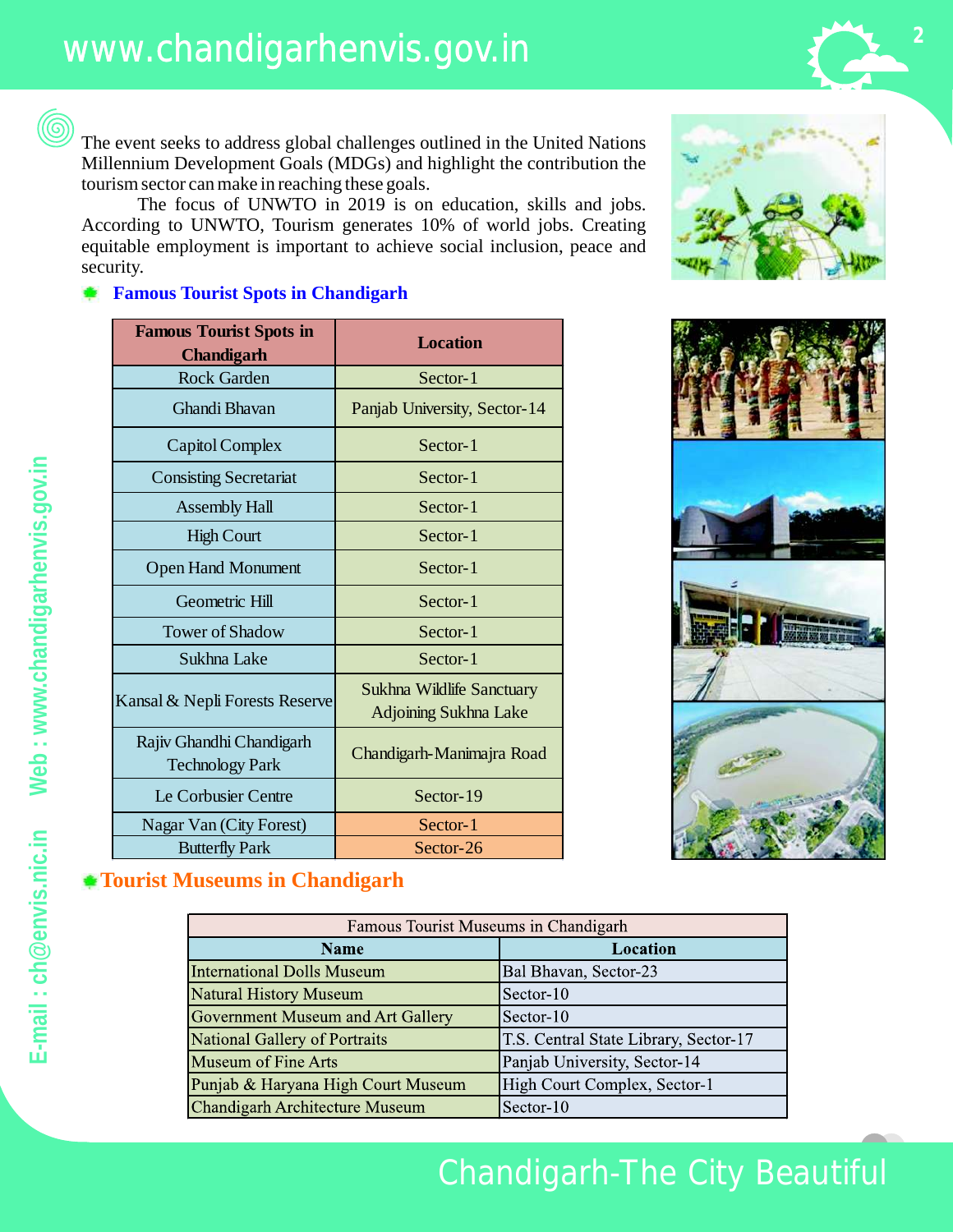# www.chandigarhenvis.gov.in





#### **Eco-Initiatives taken by Chandigarh Administration**

#### **Nature & Wildlife Awareness Trek**

Nature Treks are organized every month by Forest Department at Nepli Forest in which upto 500 number of citizens participate. During the trek, the visitors are educated regarding the importance of nature and nature conservation. All logistics arrangement is done by the department for smooth conduct of trekking. The happy trail is regulated without any cost to the active enthusiasts.

#### **Nature Bird Walk**

Nature Bird Walk is conducted on a monthly basis, initiated from the month of August, 2018. Nature Bird Walk is conducted every month on either Saturday/Sunday, except in the month of July and August due to Rainy Season. This is in association with Chandigarh Bird Club as per Calendar on website in Nagar Van (City Forests) behind Sukhna Lake, to create awareness about the different species of birds amongst the general public.

#### **Management of Sukhna Wildlife Sanctuary and Sukhna Catchment**

Sukhna Wildlife Sanctuary and Sukhna catchment is managed by taking up soil and moisture conservation activities to check siltation of Sukhna lake. Plantation has been done in the catchment to arrest soil erosion and eventually checking siltation of Sukhna lake. The whole area of 26 km2 of Sukhna Wildlife Sanctuary has been developed well for wildlife conservation.

#### **Vanmahotsava**

Vanmahotsava is celebrated every year during 1st week of July to create awareness among the local people, students, officers and employees of Chandigarh Administration about the importance of tree plantation. The Department of Forest & Wildlife, UT Chandigarh has started the initiative- 'Forest Department at your Door Steps' on the occasion of 'Van Mahotsav-2019. This scheme of free distribution of plants/saplings to general public without any formal application, thereby easing the governance in forest. A Vehicle was designed for free distribution of these saplings. One can receive up to 05 plants from the department without any charges through this moving vehicle.







Chandigarh-The City Beautiful

(©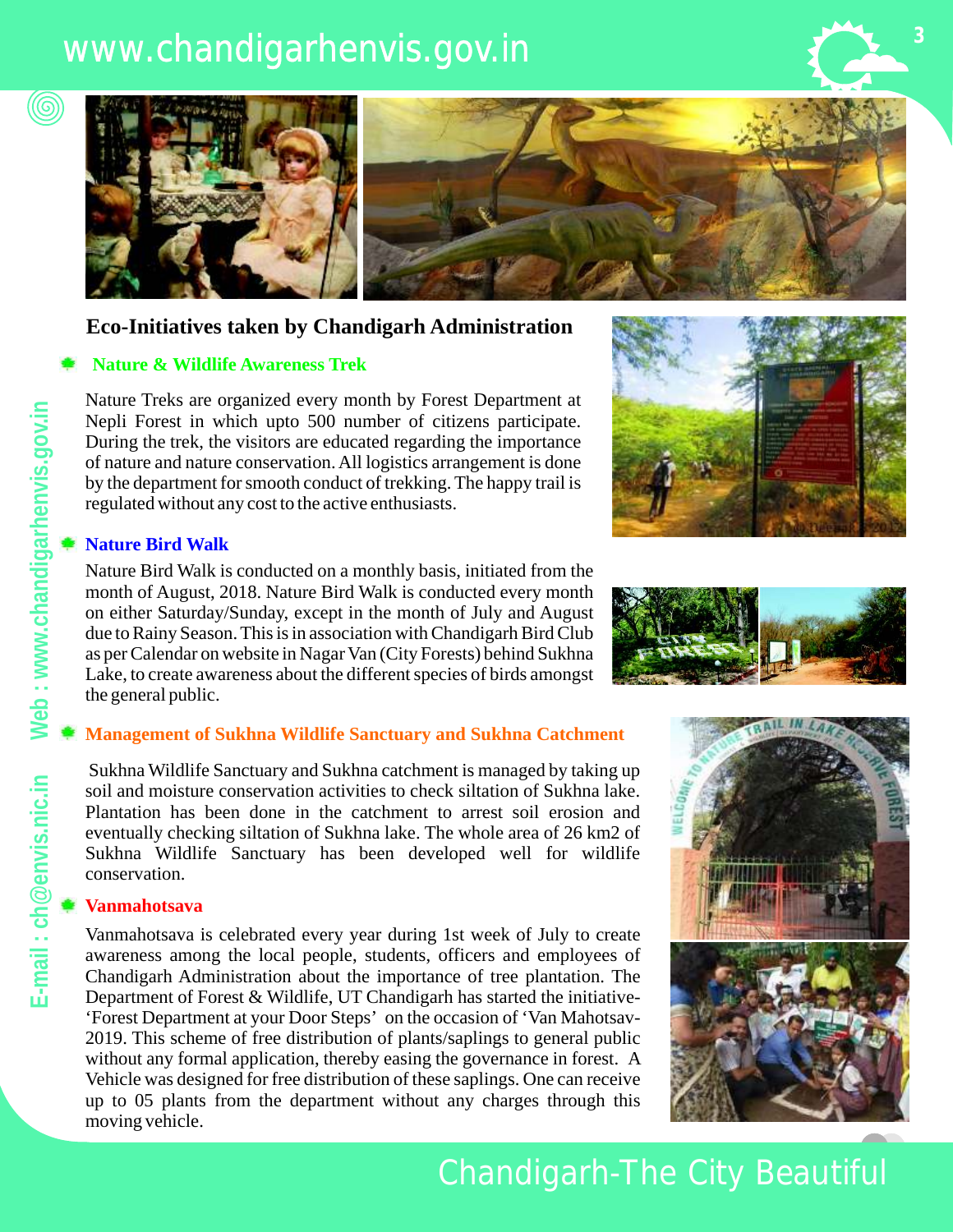

#### **Tourist Inflow in Chandigarh**

| Year | No. of Domestic Tourists | No.of International Tourists |  |
|------|--------------------------|------------------------------|--|
| 2014 | 1061419                  | 28365                        |  |
| 2015 | 1073842                  | 29538                        |  |
| 2016 | 1182504                  | 31549                        |  |
| 2017 | 1425781                  | 32762                        |  |
| 2018 | 1538796                  | 39681                        |  |



Source: Tourist Officer, Tourism Deptt. Chandigarh Administration.



As Chandigarh is more of a transit destination for tourists worldwide going to the hill stations like Kasauli, Dagshai, Rajgarh etc. The number of national and international tourists have increased over the past few years. Owing to its rich architectural touch, cleanliness and historical background, Chandigarh is a perfect city to spend time with friends and family, away from the daily hustle bustle of life.



**gov**

6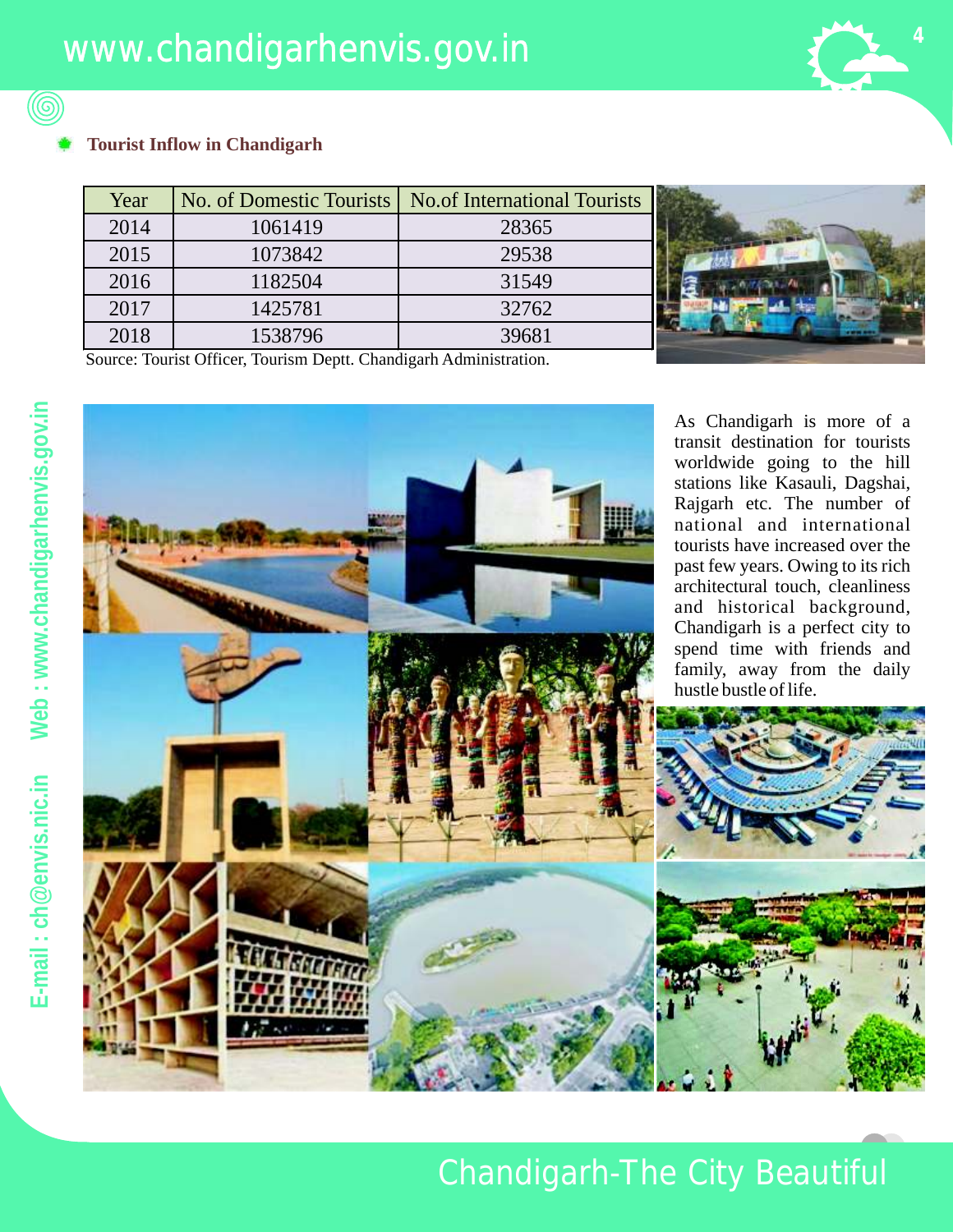### **Sustainable Tourism in Chandigarh**

Sustainable tourism is a derivative concept of sustainable development which attempts to make a low impact on the environment and local culture, while helping to generate income, employment and conservation of local ecosystems. It means to inculcate the balancing of social, economic and environmental goals.

It covers the issue of increasing public awareness on tourism with a special focus on sustainable tourism development, cleanliness of sites and cordial behavior by the local population towards the

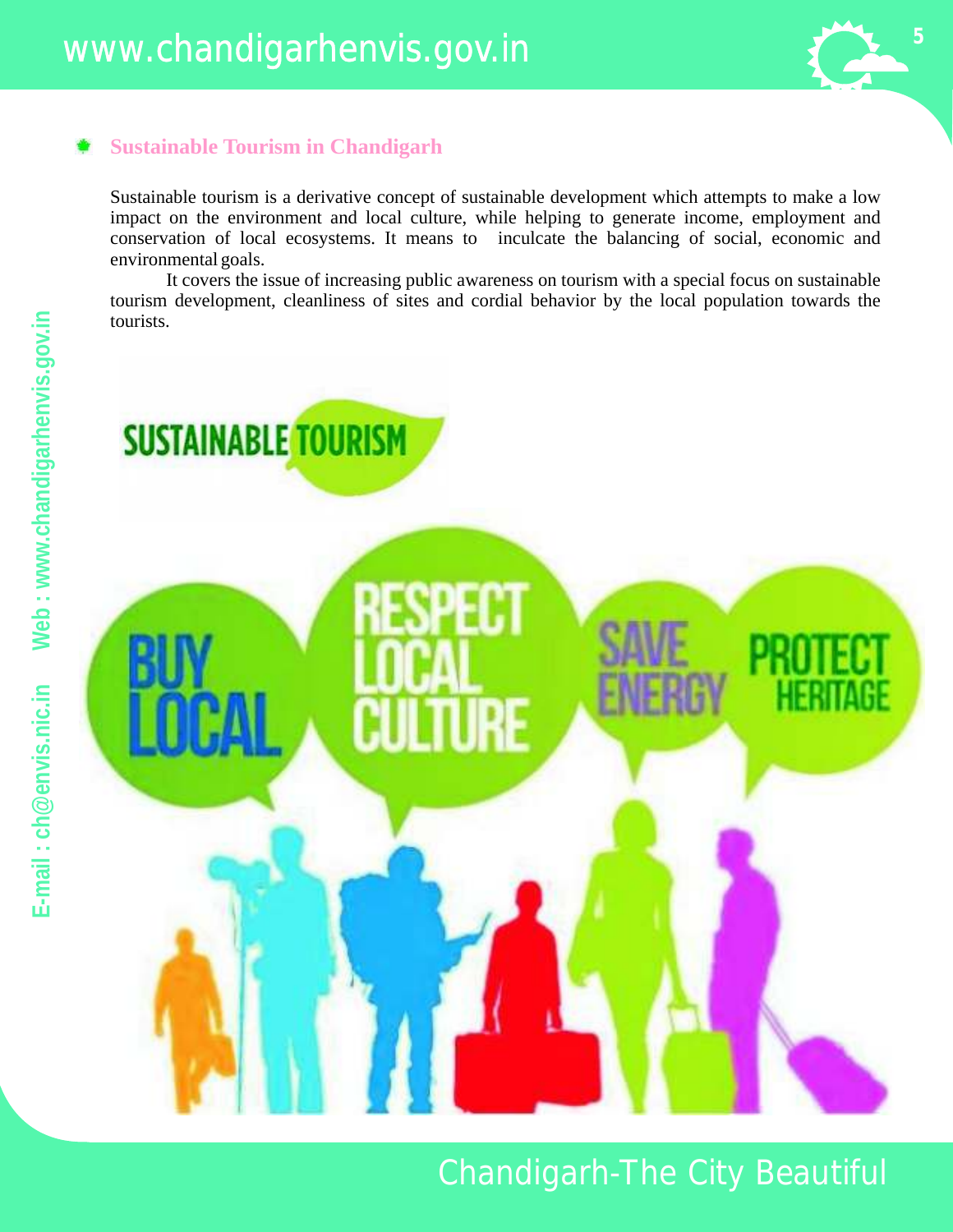

**Protect Heritage** 

#### **Heritage Buildings in Chandigarh**



Chandigarh Capitol Complex located in sector 1 of Chandigarh city is a government compound designed by the architect Le Corbusier. It is considered as one of the UNESCO world heritage site. In addition to it, 'The Old Architects' Office, Capitol Complex Sector 1, Government Museum & Art Gallery Campus Sector 10, Administrative Complex Panjab University, Gandhi Bhawan Panjab University, Government College of Architecture Sector -12, Government Model Senior Secondary School Sector-10 are of the many World Heritage buildings of Chandigarh.

#### **Heritage Trees in Chandigarh**

A heritage tree is typically a large, individual tree with unique value, which is considered irreplaceable. The major criteria for heritage tree designation are age, rarity, and size, as well as aesthetic, botanical, ecological, and historical value.

In Chandigarh, there are total of 31 heritage trees at different locations. The department of Tourism, UT Chandigarh has organized a Heritage walk along trees in order to educate and sensitize people towards Heritage Tress of the city. It has also been stated that the departments on whose premises these Heritage trees are standing shall be responsible for its protection, preservation and conservation in coordination with Department of Forest & Wildlife, UTChandigarh.



6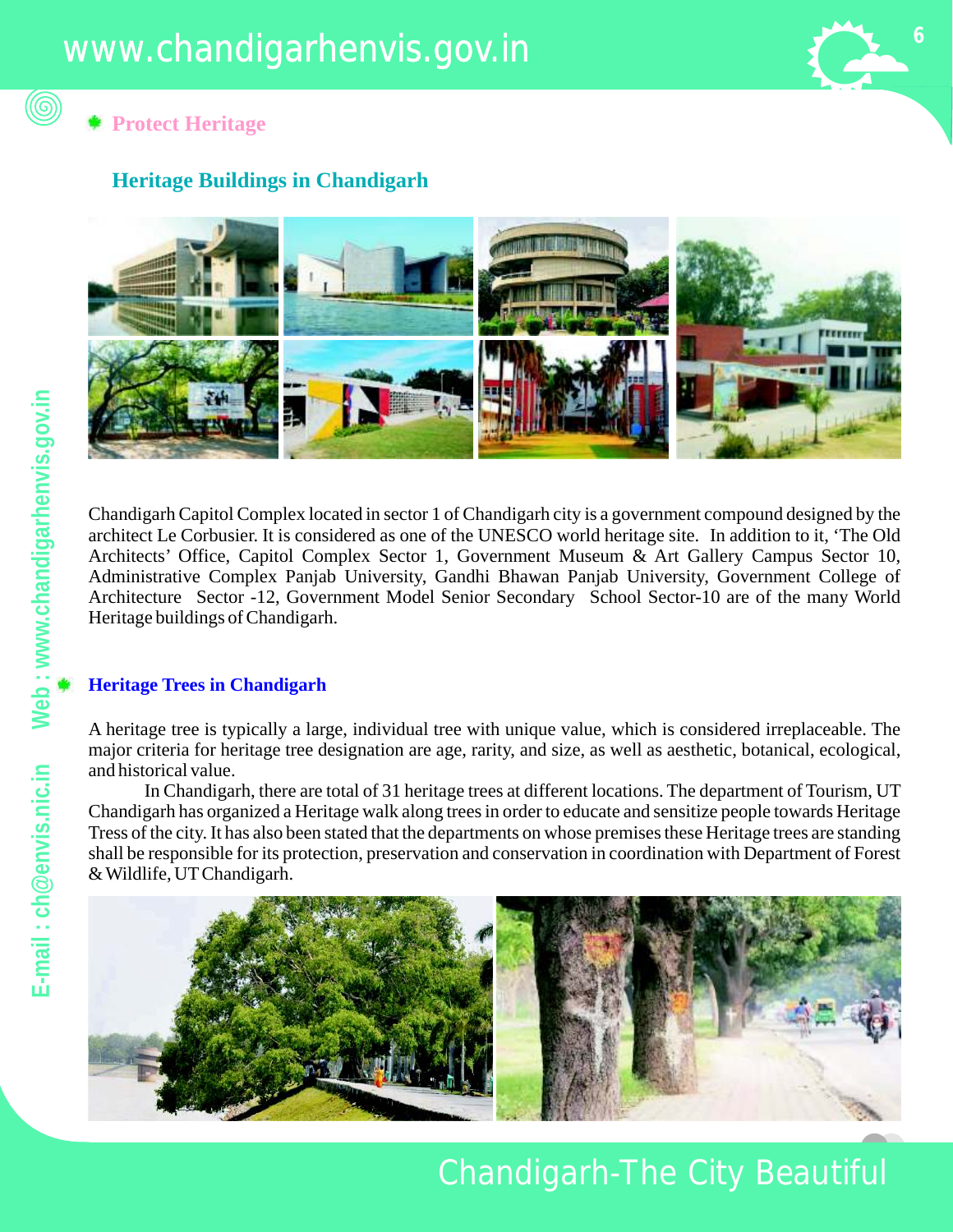#### **Save Energy**

(©)

The Public Bike Sharing System is being implemented by the Chandigarh Smart City Ltd. which shall promote cycling in Chandigarh as means of transport. Besides, Engineering Department has set up target to complete 180 Km of cycle track by the end of 2019.

CTU buses are checked for Air Pollution at regular interval of time and Pollution Under Control Certificate got issued from authorized Pollution Checking Centres (by STA/UT) for all buses.

#### **Respect Culture**

It is crucial to respect the local culture to promote sustainable tourism. By doing so only, a mutual exchange of knowledge that is detrimental to improve the overall environment can occur successfully. A healthy environment is based on exchange of ideas amongst people across the world with mutual understanding and respect for traditional knowledge.



**7**



#### **Buy Local**

Buying local is a sustainable approach. Buying from an independent, locally owned business, rather than a nationally owned business, a significantly greater portion of your money is then used to make purchases from other



local businesses, service providers, and farms — further strengthening the economic base of our whole community.

Locally owned business makes more local purchases requiring less transportation and set up in town or city centres which generally means less sprawl, congestion, habitat loss and pollution. For instance, buying fruits and vegetables from Apni Mandis should be encouraged to promote the ideals of sustainable tourism.